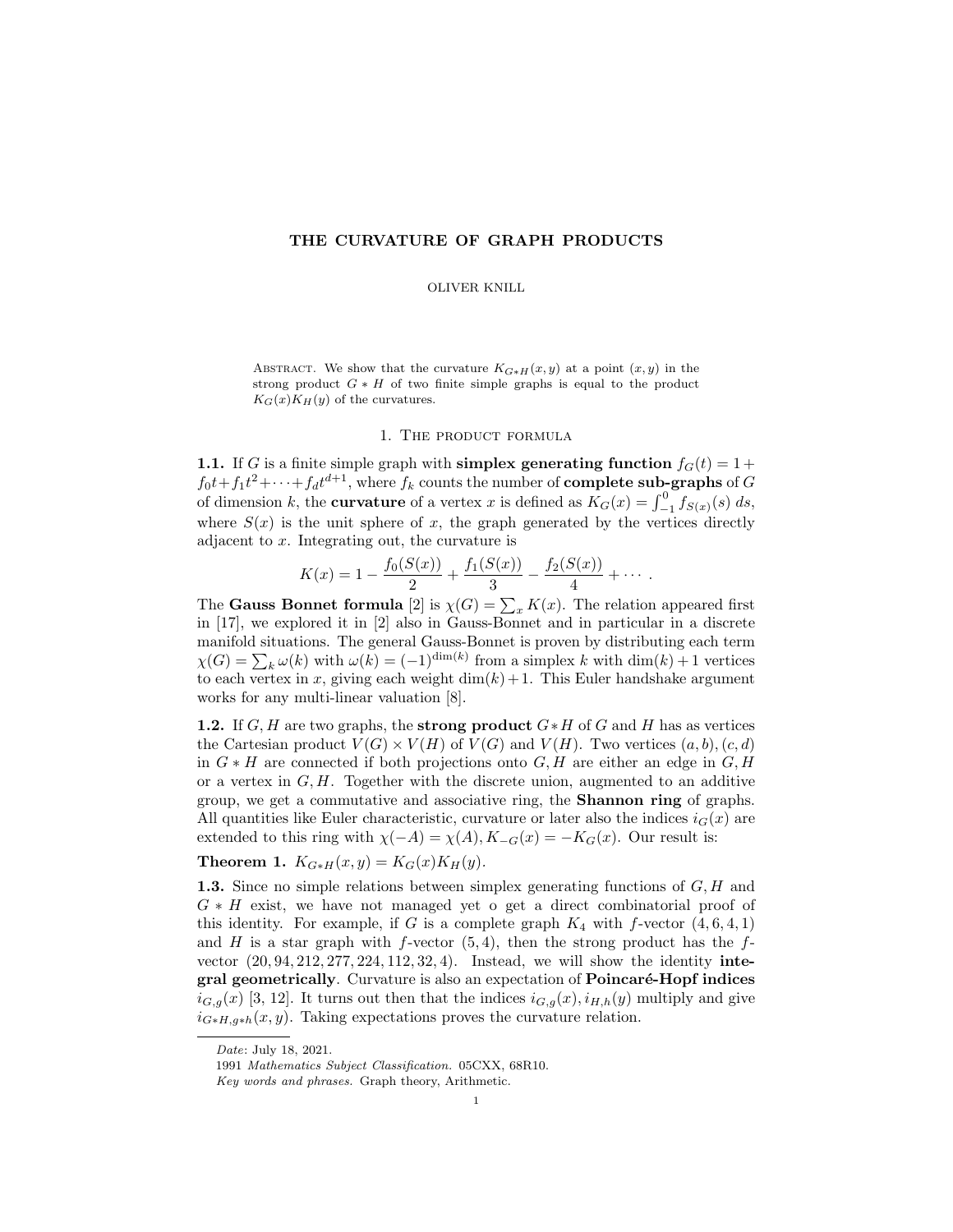**1.4.** If  $g(x)$  is a scalar function on vertices of G which is **locally injective** (=coloring), meaning  $g(x) \neq g(y)$  if x, y are adjacent in G, then the Poincaré-Hopf index of g at x is  $i_g(x) = 1 - \chi(S_g(x))$ , where  $S_g(x) = \{y \in S(x), g(y) < g(x)\}$ . The Poincaré-Hopf formula is  $\chi(G) = \sum_x i_g(x)$ . Similarly as in the Gauss-Bonnet formula, this can be proven by pushing the value  $\omega(x)$  to the vertex set. But unlike in Gauss-Bonnet, where it is distributed equally, it is pushed onto the vertex in the complete subgraph graph x, where  $q$  is maximal. For any probability space  $(\Omega, \mathcal{A}, P)$  of locally injective functions, the **index expectation**  $K(x) = \mathbb{E}[i_q(x)]$  is a curvature. In particular, if  $(\Omega, P) = (\prod_x [-1, 1], \prod_x (dx/2))$  is a product probability space, then the index expectation is the curvature defined above.

1.5. An immediate consequence of the product formula is that the Euler characteristic of strong products multiply, a fact which can also be verified using cohomology: If  $p_G(t) = \sum_{k=0}^d b_k(G)t^k$  is the Poincaré polynomial of G encoding the Betti numbers  $b_k(G)$  then  $\chi(G) = p_G(-1)$  is the Euler characteristic by Poincaré-Hopf. And the Künneth formula implies that  $G \to p(G)$  is a ring homomorphism from the Shannon ring to an integer polynomial ring. Of course, this assumes that cohomology is also extended naturally to negative graphs  $b_k(-G) = -b_k(G)$ . The Künneth formula can be verified quite readily by seeing  $b_k$  as the dimension of the kernel of the Hodge Laplacian restricted to k-forms. In the strong product the cup product of cohomology is swiftly implemented on the harmonic forms: if  $f$  is a harmonic p-form and g is a harmonic q form, then  $d^*fg$  is a harmonic  $(p+q)$ -form. We could get from [13] to [7] without chain homotopy but replace it with the fact that for two arbitrary simplices, the connection graph of  $G \times H$  and the Barycentric graph of  $G \times H$  are homotopic.

1.6. We can also compare the product formula Theorem 1 in the context of discrete manifolds. Given two simplicial complexes  $G, H$  which are discrete manifolds, then  $G \times H$  is a set of sets but not a simplicial complex. We can associate to G a connection graph G' and to H a connection graph H' and to  $G \times H$  a connection graph  $(G \times H)' = G' \star H'$ . So, we have for any simplicial complex a natural curvature at every set which has a graph theoretical interpretation and that the curvature  $K(x, y) = K(x)K(y)$  again has a graph theoretical interpretation.

1.7. The theorem can be extended. This becomes clear when one looks at the proof. One way to extend it is to use curvatures defined by arbitrary probability spaces  $\Omega_G$  and  $\Omega_H$  on functions on  $G, H$  and take the product probability space  $\Omega_G \times \Omega_H$  for  $G * H$ . The curvature  $K(x)$  applies for the Euler characteristic  $\sum_x \omega(x)$ of G, where  $\omega(x) = (-1)^{\dim(x)}$  and the sum is over all complete sub-graphs x of G.

1.8. Limitations appear when leaving properties which are homotopy invariant. There is also a curvature for the Wu characteristic

$$
\omega(G) = \sum_{x \sim y} \omega(x)\omega(y) = \sum_{x} K(x) ,
$$

where the sum to the left is taken over all intersecting simplices  $x, y$  written as  $x \sim y$  for having a non-empty intersection. But the product formula for the Wu curvature does not hold any more. This is no surprise as unlike Euler characteristic, Wu characteristic is not a homotopy invariant but this is of advantage as it leads to a cohomology which can distinguish homotopic but not equivalent fiber bundles [10].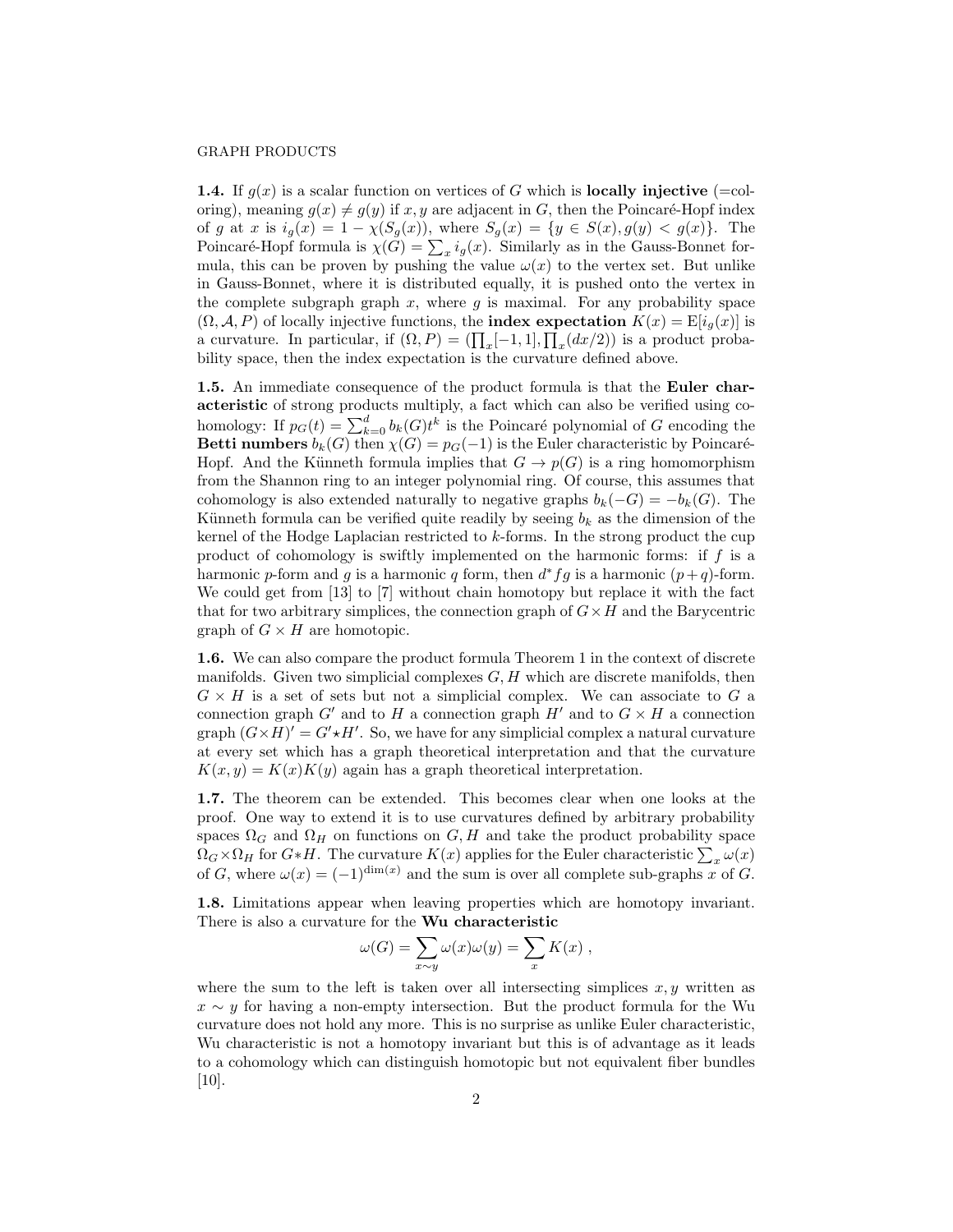#### 2. THE PROOF

2.1. It might be that a direct combinatorial check is difficult because we do not have a simple relation between the f-vectors  $f_G$  and  $f_H$  or f-functions  $f_G(t)$  and  $g_G(t)$ . Similarly as when we struggled 10 years ago to prove that the curvature of discrete  $(2d - 1)$ -dimensional manifolds is constant zero (this is not even defined in the continuum as the Gauss-Bonnet-Chern formula only applies for even dimensional manifolds), we will use integral geometric tools. In the case of odd-dimensional discrete manifolds, we found first an integral geometric proof which could also be done by Dehn-Sommerville considerations [11]. Here however, we deal with a result which holds for all finite simple graphs. Integral geometry [6, 4] might remain as the most elegant approach.

**2.2.** The key is to show that the unit sphere  $S(x, y)$  at a point  $(x, y)$  of  $G \times H$ is homotopic to the join  $S(x) \oplus S(y)$ . For the join, of two graphs, the simplex generating functions multiply. We need however to go through some homotopy deformation of the unit spheres  $S(x, y)$  to see them as the join of  $S(x)$  and  $S(y)$ . This pretty much restricts the result to quantities like Euler characteristic which are homotopy invariant. Now as has been known also since half a century, Euler characteristic is the only linear valuation [8] on which has this property. (Homotopy invariance implies invariance under Barycentric refinements for which we know the Barycentric refinement operator explicitly and have it only one eigenvalue 1 which corresponds an eigenvector corresponding to the Euler characteristic.)

**2.3.** The actually formula which holds for any finite simple graphs  $G, H$  with vertices  $x \in V(G)$  and  $y \in V(H)$ . Let  $B(x)$  the unit ball of x, the graph generated by the union of  $S(x)$  and x.

**Lemma 1** (Cylinder relation). The unit sphere  $S(x, y)$  of a vertex  $(x, y)$  in  $G * H$ satisfies  $S(x, y) = S(x) * B(y) \cup B(x) * S(y)$  with intersection set  $S(x) * S(y)$ .

Proof. This is a direct consequence of the definition of the product. Given a point  $(a, b)$  in  $G * H$  which is in  $S(x, y)$ , then necessarily, a is in  $B(x)$  and b is in  $B(y)$ . But since  $(a, b)$  is different from  $(x, y)$ , we either  $a \neq x$  which means we are in  $S(x) * B(y)$  or then  $b \neq y$  which means we are in  $B(x) * S(y)$ .

**Lemma 2** (Cylinder to Join).  $S(x)*B(y)\cup B(x)*S(y)$  is homotopic to  $S(x)\oplus S(y)$ , where  $\oplus$  is the Zykov join.

Proof. Every unit ball is a ball (defined as a sphere in which a point is removed) and so contractible. Since  $B(x)$  and  $B(y)$  are contractible, we can deform each of them to a point. What end up with a situation, where every point of  $S(x)$  is connected to every point of  $S(y)$ .

**2.4.** A picture to visualize is to see  $S(x, y)$  as the boundary of a closed cylindrical can. In that case,  $S(x)$  is a 1-circle and  $S(y)$  is a 0-circle consisting of two points. The set  $S(x) * B(y)$  is the cylindrical mantle of the can. The set  $B(x) * S(y)$  are the top and bottom lids to the can. To make the deformation, deform the height of the can to zero. Lift the center of the top lid and the center of the bottom lid to get a union of two lids. Now deforming  $B(y)$  to  $S(y)$  will lead to a graph consisting of two unions of  $S(x)$  and  $S(y)$  where each point in  $S(y)$  is connected to every point in  $S(x)$ .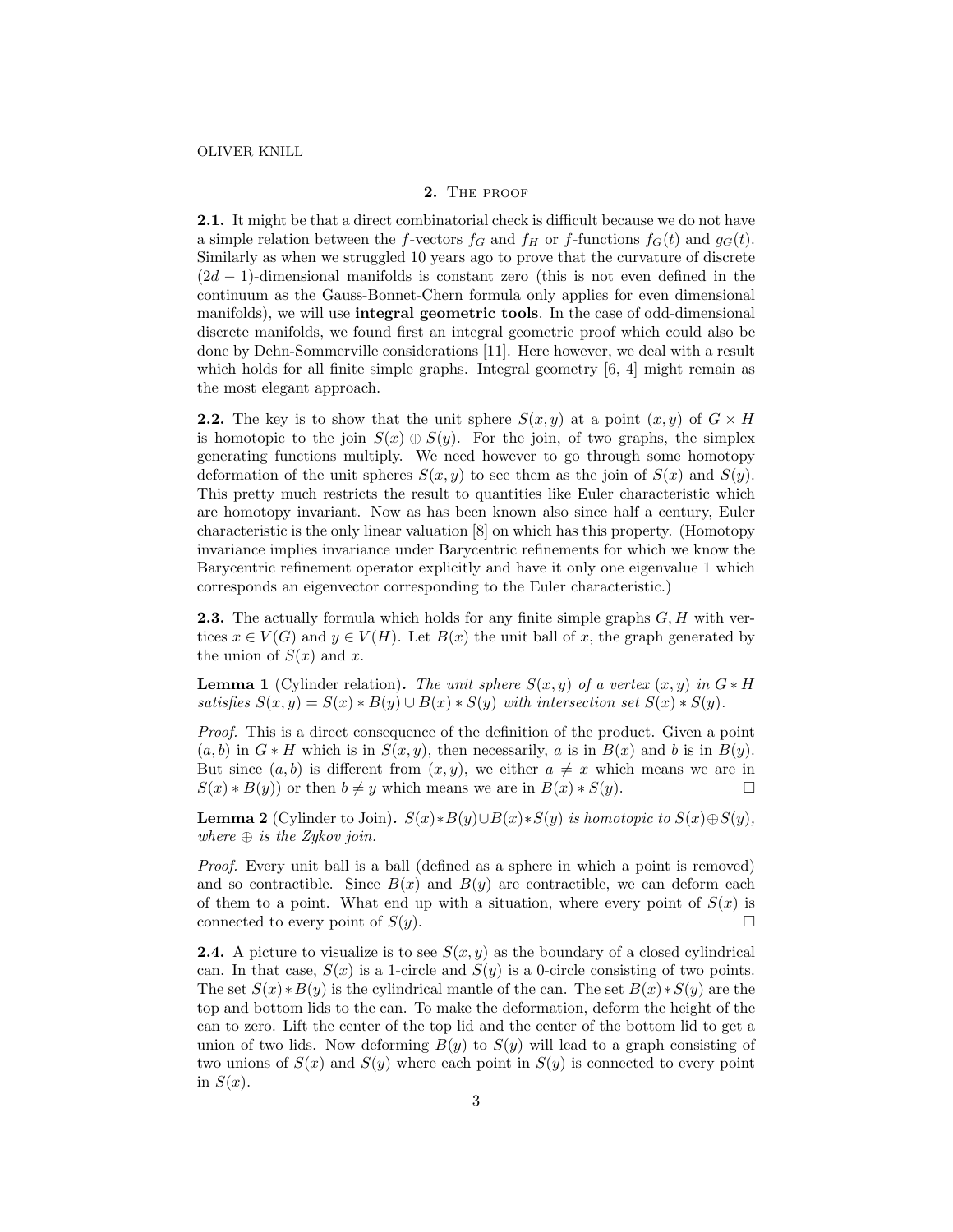**2.5.** Let us write  $\oplus$  for the join. From the "cylinder to join" lemma we can assume that  $S(x, y) = S(x) \oplus S(y)$ . But the same also applies to the stable part  $S_{gh}^-(x, y) =$  $S_g^{-}(x) \oplus S_h^{-}(y)$ . But this implies then that the indices tensor multiply. We started to work on the simplex generating function in [1]. (It is just a sort of shifted Euler polynomial.)

Proposition 1.  $i_{G*H,gh}(x,y) = i_{G,g}(x)i_{H,h}(y)$ .

*Proof.* In general, for any graphs  $G, H$ , we have  $(1 - \chi(G))(1 - \chi(H)) = (1 - \chi(G))$ H)), where  $G \oplus H$  is the join. This simply follows from the fact that if x is a  $(k-1)$ simplex in G and y is a  $(l-1)$ -simplex in H, then  $(x + y)$  is a  $(k + l - 1)$ -simplex in  $G + H$ . The formula  $(1 - \chi(S_{G * H, g * h}(x))) = (1 - \chi(S_{G, g}(x)))(1 - \chi(S_{H, h}(x)))$ follows now from  $S_{G*H,g*h}(x, y)$  being homotopic to the join of  $S_{G,g}(x)$  and  $S_{G,h}(y)$ and that the Euler characteristic is a homotopy invariant. We have  $S_{G*H}^-(x,y) =$  $B_G^-(x) * S_H^-(y) \cup S_G^-(x) * B_H^-(y)$ , which is homotopic to the join of  $S_H^-$  and  $S_G^-$ .  $\square$ 

2.6. The proof of the theorem is now straight forward:

Proof. Take the expectation of the relation given in the Proposition and make use of the fact that the two random variables  $X(g) = i_{G,g}(x)$  and  $Y(h) = i_{H,h}(y)$  are independent. The expectation of the product is the product of the expectations. Here is a bit more formal derivation:

a) The random variables  $g \to X(g)$ ,  $h \to Y(g)$  are independent. b)  $K(x) = E[X], K(y) = E[Y]$ c)  $K(x, y) = E[XY] = E[X]E[Y]$ .

#### 3. REMARKS

3.1. The Lefschetz fixed point theorem for graphs or simplicial complexes [5] assures that the Lefschetz number  $\chi(G, T)$  (the super trace of T induced on harmonic forms) of a graph endomorphism  $T: G \to G$  is equal to the sum  $\sum_{x \in F} i_T(x)$ of **indices** of all fixed simplices  $T(x) = x$ . The index is  $\omega(x = (-1)^{\dim(x)} sign(T)$ :  $x \to x$ ). A special case is the **Brouwer fixed point theorem**: if G is homotopic to 1 as then, the Lefschetz number is 1 so that there is at least one simplex  $x$  that is fixed. An other special case is if  $T : G \to G$  is the identity, where the Lefschetz number is the Euler characteristic and  $i_T(x) = \omega(x)$ . In that case,  $\chi(G) = \sum_x \omega(x)$ is the definition of Euler characteristic. It is a bit easier to see that the Lefschetz number is compatible with the Shannon product. In the next section, we show why. The key reason is that the cup product implementation on cohomology is by Hodge directly implementable using harmonic forms. As Whitney also realized there is nothing mysterious about the cup product in cohomology: k-forms are functions on complete sub-graphs with  $(k + 1)$ -elements. The Hodge Laplacian is block diagonal and induces maps on the finite dimensional vector spaces of k forms. Now, if g is a harmonic  $p$  form and  $h$  is a harmonic  $q$  form, then the tensor product  $g(x)h(y)$  is a function on complete  $p+1+q+1$  graphs but  $d^*gh$  is now a harmonic  $(p+q)$ -form. This will imply that the Lefschetz number is compatible with the Shannon product.

**3.2.** Given two finite simple graphs G, H and two graph endomorphisms  $T: G \rightarrow$  $G, S : H \to H$ . Then this induces a natural endomorphism on  $G * H$  as follows: if  $T: V(G) \to V(G)$  and  $S: V(H) \to V(H)$  are the induced maps on vertex sets: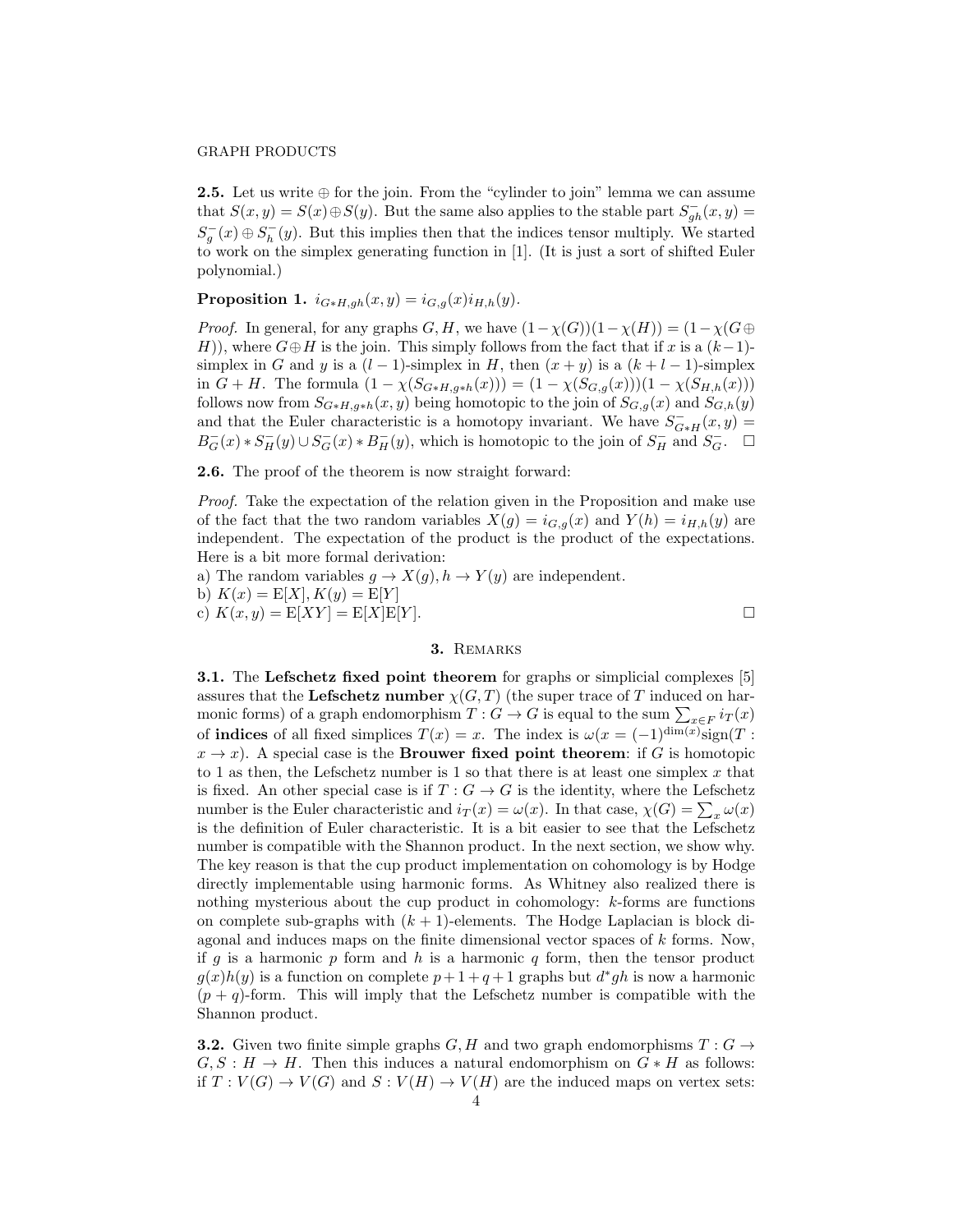### OLIVER KNILL

then the map  $T * S(v, w) = (T(v), S(w))$  is a map on vertices of  $G * H$  and is again a graph endomorphism on  $G * H$ . The fixed point sum  $\sum_{x=T*S(z)} i_{T*S}(z)$  is equal to  $(\sum_{x=T(x)} i_T(x))(\sum_{y=S(y)} i_S(y)$ . The reason is that every fixed simplex z of  $T * S$  becomes after projection onto G or H a fixed point of T or S respectively. Also the Lefschetz number is multiplicative  $\chi(G * H, T * S) = \chi(G, T)\chi(H, S)$ , as one can see by diagonalizing each  $T: H^k(G) \to H^k(G)$  and then see that if  $T: g_k = \lambda_k g_k$  on  $H^k(G)$  and  $S: h_l = \mu_l h_l$  then  $T * S : d^* g_k h_l = \lambda_k \mu_l d^* g_k h_l$ . If  $g_k$ was a p-form and  $h_l$  was a q-form, then  $d^*g_kh_l$  is  $(p+q)$ -form. The super traces of  $T, S$  induced on cohomology (kernels of Hodge Laplacians on  $p$ -forms) therefore multiply. If  $L(G,T) = \sum_{p=0}^{\infty} (-1)^p tr(T|H^p(G)) \rightarrow H^p(G)) = \sum_{p} (-1)^p \sum_{k} \lambda_{k,p}$ and  $L(H, S) = \sum_{q=0}$  (-1)<sup>q</sup>tr(T|H<sup>q</sup>(H)  $\to H<sup>q</sup>(H)$ ) =  $\sum_{q}$ (-1)<sup>q</sup> $\sum_{l} \mu_{l,q}$ , then  $L(G \ast$  $(H, T * S) = \sum_{p,q} (-1)^{p+q} \sum_{k,l} \lambda_{k,p} \mu_{l,q}.$ 

**3.3.** The Cartesian product of two even-dimensional Riemannian manifolds  $M \times N$ is a manifold which has Gauss-Bonnet-Chern curvature  $K_{M\times N}(x, y) = K_M(x)K_N(y)$ , the product of the curvatures of the individual parts. The curvature  $K_M(x)$  is the index expectation  $E[i_{M,q}(x)]$  of Poincaré-Hopf indices of Morse functions g obtained by Nash-embedding M into an ambient Euclidean space and restricting a linear function to M. The product formula for curvature could then be derived from the fact that  $g \to i_{M,g}(x)$  and  $g \to i_{N,g}(y)$  are independent random variables in the product probability space. This approach gives a Gauss-Bonnet formula for any probability space on Morse functions. The Gauss-Bonnet Chern version is a special symmetric form in which the probability space of Morse functions is rotationally symmetric.

3.4. The probabilistic approaches to curvature does not require the curvature to be smooth at all in the manifold case. It could be a divisor for example, like the Poincaré-Hopf indices themselves, which correspond to probability spaces with one point only. If  $\Omega(M), \Omega(N)$  are probability spaces and  $i_q(G), i_h(G)$  divisor-valued random variables, then  $i_q(G), i_H(G)$  are independent (they become independent random variables after applying a test function: take a finite subset  $U$  of vertices and sum up the  $i_q(G)$  values over U). In classical Riemannian geometry, one can derive the product formula also from the fact that the Riemann curvature tensor  $R_{ijkl}(x, y)$  at a point  $(x, y)$  is block diagonal, if the basis in  $T_{x,y}M \times N$  is adapted to the product because the sectional curvatures  $R_{ijkl}(x, y)$  are then 0 if  $e_i \in T_xM$  and  $e_j$  in  $T_uN$  and the basis is an orthonormal basis. We once explored the possibility to to deform a positive curvature manifold so that its index expectation curvature which is positive. [14, 15] were attempts in this direction.

**3.5.** Assume now that  $M, N$  are discrete p and q-manifolds, (where with a discrete p-manifold we mean a finite simple graph for which all of the unit spheres is a  $(p-1)$ -sphere), we have a Cartesian product in which pairs  $(x, y)$  are vertices, where x is a complete sub-graph of  $M$  and  $N$  is a complete subgraph of  $N$  and two points  $(a, b), (c, d)$  are connected if either  $a \subset c, b \subset d$  or  $a \supset c, b \supset d$ . This product is related to the Stanley-Reisner product, when a complex is represented as a polynomial ring and has the property that  $M \times N$  is still a manifold. However, the curvature is not the product of the curvatures of  $M$  and  $N$ . The product is also not associative. The only initial drawback of the strong product of two manifolds is no more a manifold. This is not a problem but an opportunity to widen up the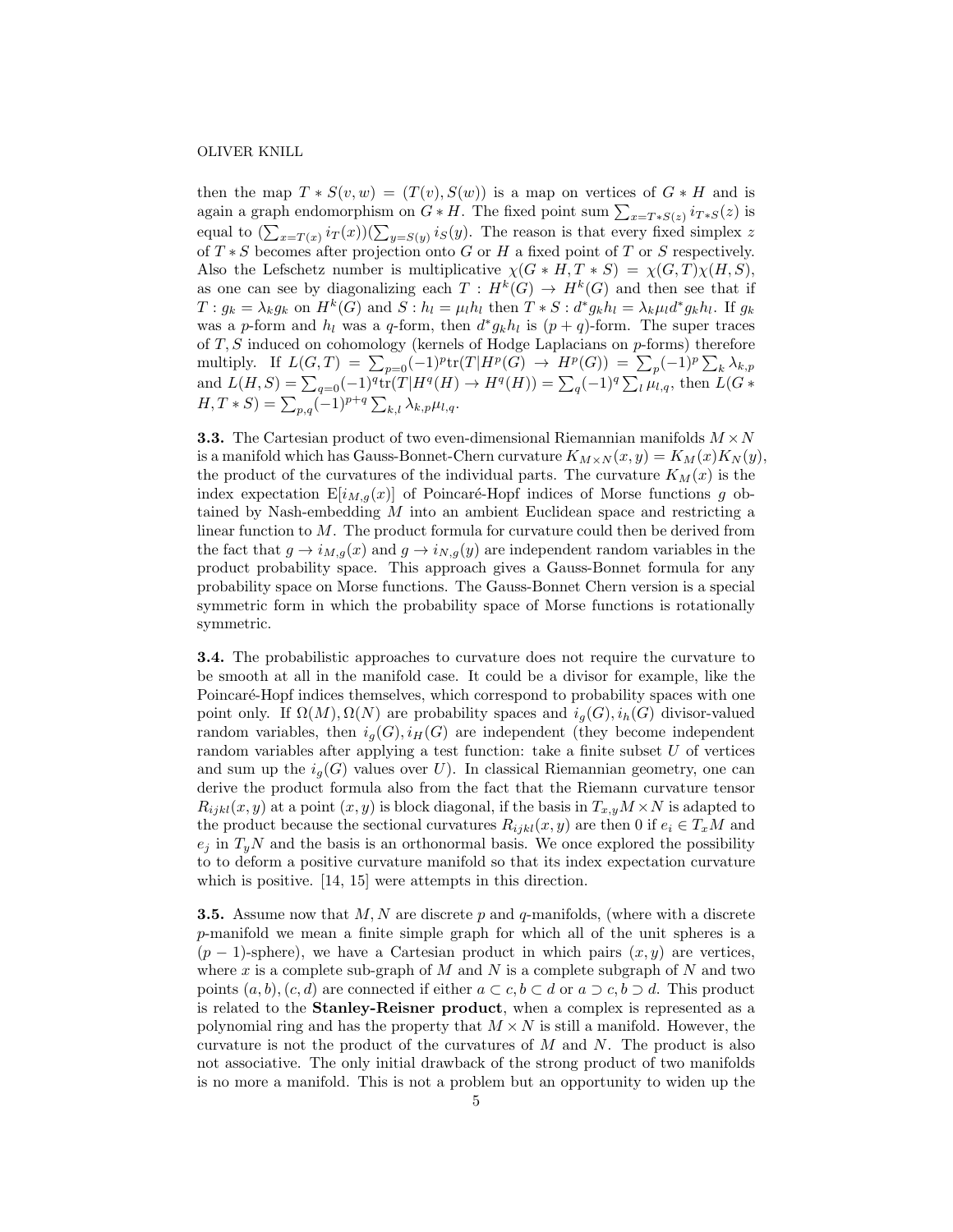notion of discrete d-manifold. One possibility is to require that every unit sphere is homotopic to a  $(d-1)$ -sphere, an other is to allow also unit-spheres which are contractible. We will write about this in some other work.

**3.6.** The curvature value  $K(x)$  is defined for all finite simple graphs G and as in the continuum, the curvature is the index expectation of Poincaré-Hopf indices  $i_{G,g}$ . This is all very general, holding for all finite simple graphs. The continuum in the form of compact Riemannian manifold  $M$  can be seen as a limiting case. Given  $h > 0$ , and a finite dense enough set of points V in M we get a graph by connect points which are close enough  $d(x, y) < h$ . For example, if  $n = e^{1/h}$  are chosen independently then the discrete curvature averaged over a ball of radius  $\sqrt{1/h}$  converges for  $h \to 0$  to the classical curvature. We will have to give here more details but the reason is that both the finite graph as well as the compact manifold can both be embedded isometrically into a large dimensional Euclidean space  $E$ . Take in both cases the same probability space of linear functions in  $E$ (which carries a natural Haar measure). The Poincaré-Hopf indices of  $G$  and  $M$  now are very close. In the graph case, the expectation gives the Levit curvature we deal with. In the manifold case, the expectation has to produce Gauss-Bonnet-Chern.

3.7. The strong product of Shannon [18] was not introduced in a geometric setting at first but as a tool in communication theory. It leads to a nice ring [9] which even can be topologically completed. It shows remarkable compatibility both on topological and spectral level [16]. The strong product  $G * H$  is often homotopic to a manifold [13] if G, H are manifolds. This means that  $G * H$  is a generalized manifold in which every unit sphere is homotopic to a sphere. The Shannon product is compatible with cohomology which is visible from the fact that the map mapping G to the Poincaré-polynomial  $p_G(t) = \sum_k b_k(G)t^k$  is a ring homomorphism from the ring  $(\mathcal{Z}, +, *, 0, 1)$  of graphs to the ring  $\mathbb{Z}[t]$  of integer polynomials. This requires to extend cohomology to negative graphs as  $b_k(-G) = -b_k(G)$ . In any case, we have a remarkable compatibility of the Shannon ring both with topology as well as differential geometry.

## 4. CODE

4.1. The following code computes the curvature, as well as the Poincaré-Hopf indices with respect to some random function.

| Generate $[A_{-}]:=$ Sort $[$ Delete $[$ Union $[$ Sort $[$ Flatten $[$ Map $[$ Subsets $,$ A $]$ $,$ $1$ $]$ $]$ $,$ $1$ $]$ ;                                                                                                                                                                                                                                                                                                                                                                                                               |
|-----------------------------------------------------------------------------------------------------------------------------------------------------------------------------------------------------------------------------------------------------------------------------------------------------------------------------------------------------------------------------------------------------------------------------------------------------------------------------------------------------------------------------------------------|
| , Whitney [G <sub>-</sub> ]: = Generate [FindClique [G, <b>Infinity</b> , <b>All</b> ]]; NH=NeighborhoodGraph;                                                                                                                                                                                                                                                                                                                                                                                                                                |
| . Freetor [G.] := If [Length   VertexList](c]] == 0,{}, Delete   BinCounts [Map[Length, Whitney [G]]] , 1]] ;<br>. Ffunction [G., t.] := Module [{ == Vector [G]}, 1 + Sum [ f [[k]] t * k, {k, Length [ ]] , 1]] ;<br>. EulerChi [                                                                                                                                                                                                                                                                                                           |
|                                                                                                                                                                                                                                                                                                                                                                                                                                                                                                                                               |
|                                                                                                                                                                                                                                                                                                                                                                                                                                                                                                                                               |
| $S[G_-,x_-]:=Module[\{H=\dot{N}H[G,x]\}\,$ , If [Length [VertexList [H]] < 2, Graph $[\{\}]$ , VertexDelete [H, x ]]];                                                                                                                                                                                                                                                                                                                                                                                                                        |
| Curvature $[G_-, v_-]:=$ Module $\{G_1, v_11, v_1, k, u\}$ , $G_1=S[G, v]; v_11=V$ ertex List $[G_1]; n1=$ Length $[v_11];$                                                                                                                                                                                                                                                                                                                                                                                                                   |
| u=Fvector [G1]; 1+Sum [u][k]]* (-1) k/(k+1), {k, Length [u] }] ;                                                                                                                                                                                                                                                                                                                                                                                                                                                                              |
| Curvatures [G_]:=Module[{v]=VertexList[G]}, Table [Curvature [G, v1 [[k]]], {k, Length [v1]}]];                                                                                                                                                                                                                                                                                                                                                                                                                                               |
|                                                                                                                                                                                                                                                                                                                                                                                                                                                                                                                                               |
| RandFunction $[G_-]:=\textbf{Table} \textbf{Random}[], \{\textbf{Length}[ \text{VertexList}[G]] \} \};$<br>Indices $[G_-, g_-]:=\textbf{Module}[\{v=VertexList[G], w, H, T, u \} ,$                                                                                                                                                                                                                                                                                                                                                           |
| <b>Table</b> $[T=S[G,v[[k]]]; \quad u=VertexList[T]; \quad w=\{\};$                                                                                                                                                                                                                                                                                                                                                                                                                                                                           |
| $\text{Do}[\text{if}[g][j]]< g[[k]]$ & MemberQ $[u, v[[j]]]$ , w=Append $[w, v[[j]]]$ , {j, Length $[v]$ };                                                                                                                                                                                                                                                                                                                                                                                                                                   |
| $H = \text{Subgraph}[T, w]; \quad 1 - \text{EulerChi}[H], \{k, \text{Length}[v]\}$                                                                                                                                                                                                                                                                                                                                                                                                                                                            |
| StrongProduct [G_, H_] := Module $\{\mathbf{v}, \mathbf{e} = \{\}, \mathbf{e1}, \mathbf{e2}, \mathbf{q},\$                                                                                                                                                                                                                                                                                                                                                                                                                                    |
| $vG=V$ ertexList [G], $vH=V$ ertexList [H], eG=EdgeList [G], eH=EdgeList [H] },                                                                                                                                                                                                                                                                                                                                                                                                                                                               |
| $\label{eq:ex1} \begin{array}{ll} \texttt{eG=Table}\left[\texttt{Sort}\left[\left\{\texttt{eG}\left[\left[\begin{array}{c} k\,,1\right] \end{array}\right],\texttt{eG}\left[\left[\begin{array}{c} \dot k\,,2\right] \end{array}\right]\right]\right\} \right], \left\{\texttt{k}, \texttt{Length}\left[\texttt{eG}\right] \right\} \right];\\ \texttt{eH=Table}\left[\texttt{Sort}\left[\left\{\texttt{eH}\left[\left[\begin{array}{c} k\,,1\right] \end{array}\right],\texttt{eH}\left[\left[\begin{array}{c} \dot k\,,2\right] \end{array$ |
|                                                                                                                                                                                                                                                                                                                                                                                                                                                                                                                                               |
| v=Partition [Flatten [Table [{vheta]], vH[[1]] }, {k, Length [vG] }, {1, Length [vH] }]], 2];                                                                                                                                                                                                                                                                                                                                                                                                                                                 |
| $\mathbf{Do}[\mathbf{If}[\mathbf{v}][\mathbf{k},2]] = \mathbf{v}[\mathbf{i},2]] \&\&\mathbf{MemberQ}[\mathbf{e}]\&\mathbf{Sor}\mathbf{t}[\mathbf{v}][\mathbf{k},1]\mathbf{v}[\mathbf{i},1]\mathbf{1}[\mathbf{i},1]\mathbf{1}].$<br>$\sim$                                                                                                                                                                                                                                                                                                     |
| $\sim$                                                                                                                                                                                                                                                                                                                                                                                                                                                                                                                                        |
| $\sim$                                                                                                                                                                                                                                                                                                                                                                                                                                                                                                                                        |
| $\label{eq:2} \begin{array}{ll} \mathsf{D} \circ \left( \begin{array}{c} \mathsf{r} \circ \mathsf{r} \circ \mathsf{r} \circ \mathsf{r} \circ \mathsf{r} \circ \mathsf{r} \circ \mathsf{r} \circ \mathsf{r} \circ \mathsf{r} \circ \mathsf{r} \circ \mathsf{r} \circ \mathsf{r} \circ \mathsf{r} \circ \mathsf{r} \circ \mathsf{r} \circ \mathsf{r} \circ \mathsf{r} \circ \mathsf{r} \circ \mathsf{r} \circ \mathsf{r} \circ \mathsf{r} \circ \mathsf{r} \circ \mathsf{r} \circ \mathsf{$                                                     |
|                                                                                                                                                                                                                                                                                                                                                                                                                                                                                                                                               |
| $e2 = Table {\f eG [[k, 1]], eH [[1, 2]]} - > {eG [[k, 2]], eH [[1, 1]]}, {k, Length [eG]}, {1, Length [eH]}\;$                                                                                                                                                                                                                                                                                                                                                                                                                               |
| q=Flatten   Union [e, e1, e2]]; Undirected Graph   Graph [v, q]<br>TensProduct $[g_-, h_-] :=$ Flatten [Table $[g[[k]] \ h[[1]] \ , \{k, \text{Length}[g]\} \ , \{1, \text{Length}[h]\}]]$ ;                                                                                                                                                                                                                                                                                                                                                  |
|                                                                                                                                                                                                                                                                                                                                                                                                                                                                                                                                               |
| ,G=RandomGraph [{8,12}]; g=RandFunction [G];   KG=Curvatures [G]; IG=Indices [G,g];                                                                                                                                                                                                                                                                                                                                                                                                                                                           |
| , H=RandomGraph [{7,17}}; h=RandFunction [H]; KH=Curvatures [H]; IH=Indices [H,h];                                                                                                                                                                                                                                                                                                                                                                                                                                                            |
| , GH=StrongProduct [G,H]; gh=TensProduct [g,h]; KK=Curvatures [GH]; II=Indices [GH,gh];                                                                                                                                                                                                                                                                                                                                                                                                                                                       |
| {TensProduct [IG, IH]==II, TensProduct [KG, KH]==KK, Total [KK]==Total [II]==EulerChi [GH] }                                                                                                                                                                                                                                                                                                                                                                                                                                                  |
|                                                                                                                                                                                                                                                                                                                                                                                                                                                                                                                                               |
|                                                                                                                                                                                                                                                                                                                                                                                                                                                                                                                                               |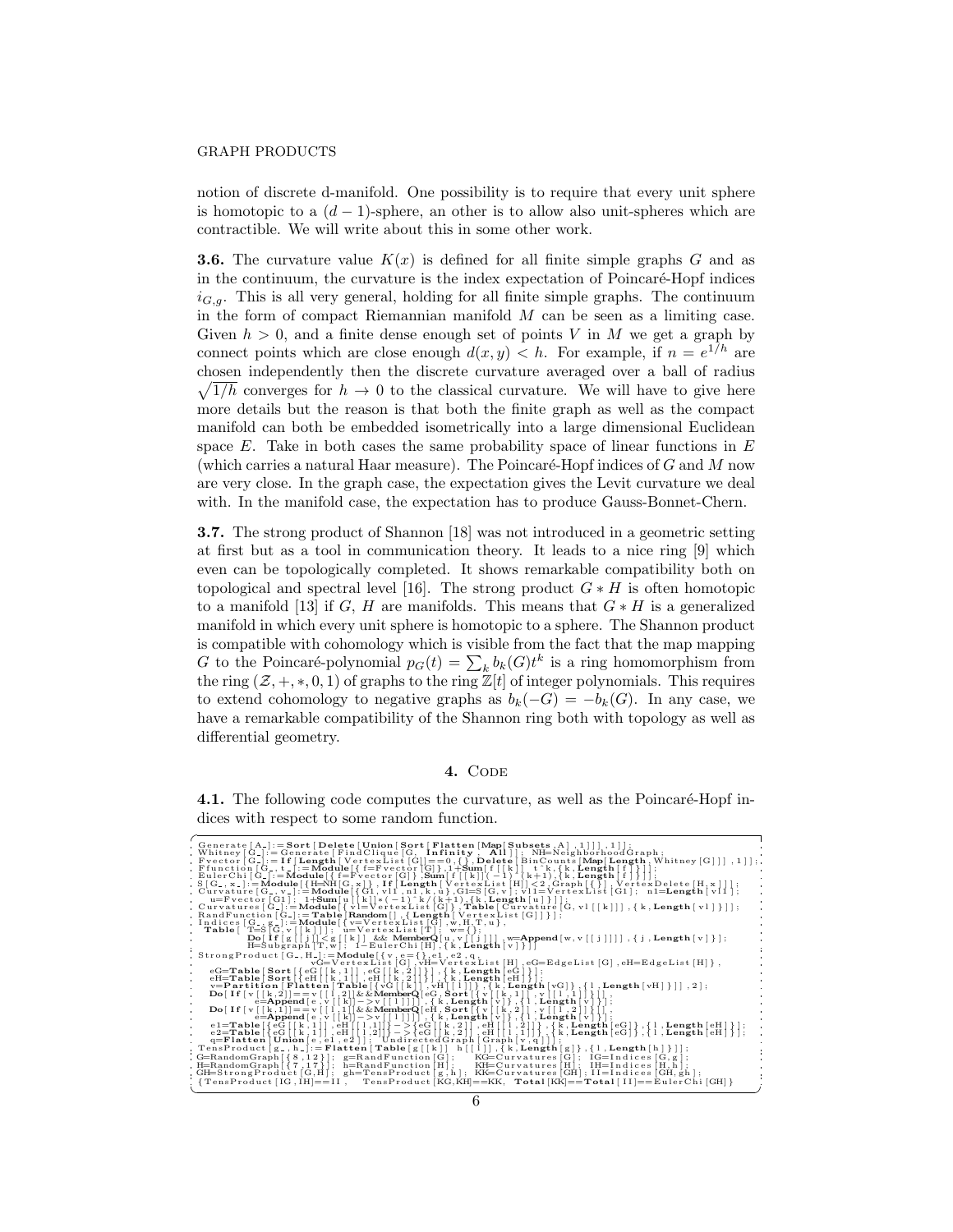### OLIVER KNILL

When increasing parameters, finding the list of all complete sub-graphs can be hard to compute. Note that as usual, grabbing code from the PDF does not work. But the source code can as usual be copy pasted from the LaTeX source on the ArXiv:

4.2. The following code does compute the simplex generating function and so also the number of all complete sub-graphs for any k recursively using Gauss-Bonnet. While the above version is faster, the following computation is timeless and does not invoke any clique computations. It is elegant but in general slow. It could allow however to push the threshold of possible computations larger. Assume for example you have a graph for which your favorite clique finding algorithm finds the clique generating function for all unit spheres, then one can get the clique generating function of G.

NH=NeighborhoodGraph; f[G\_,t\_]:=Module[{v=VertexList[G],e=EdgeList[G],n,w},n=Length [v];<br>If [e=={},1+n\*t,1+Integrate [Sum [w=v [[k]]; f [VertexDelete [NH[G,w],w],s],{k,n}],{s,0,t}]]];<br>S[G\_,x\_]:=Module[{H=NH[G,x]},If [Lengt (G=RandomGraph [{30,100}]; f0=f [G, t]; EulerChi = 1−f0 /. t->−1; K=Curvatures [G];<br>Print [EulerChi==Total [K]]; Print [K];



FIGURE 1. An example of two graphs. Above we see the curvatures, below the indices taken with a random function.

#### **REFERENCES**

- [1] O. Knill. The average simplex cardinality of a finite abstract simplicial complex. https://arxiv.org/abs/1905.02118, 1999.
- [2] O. Knill. A graph theoretical Gauss-Bonnet-Chern theorem. http://arxiv.org/abs/1111.5395, 2011.
- [3] O. Knill. A graph theoretical Poincaré-Hopf theorem. http://arxiv.org/abs/1201.1162, 2012.
- [4] O. Knill. On index expectation and curvature for networks. http://arxiv.org/abs/1202.4514, 2012.
- [5] O. Knill. A Brouwer fixed point theorem for graph endomorphisms. Fixed Point Theory and Appl., 85, 2013.
- [6] O. Knill. Curvature from graph colorings. http://arxiv.org/abs/1410.1217, 2014.
- [7] O. Knill. The Künneth formula for graphs. http://arxiv.org/abs/1505.07518, 2015.
- [8] O. Knill. Gauss-Bonnet for multi-linear valuations. http://arxiv.org/abs/1601.04533, 2016.
- [9] O. Knill. On the arithmetic of graphs. https://arxiv.org/abs/1706.05767, 2017.